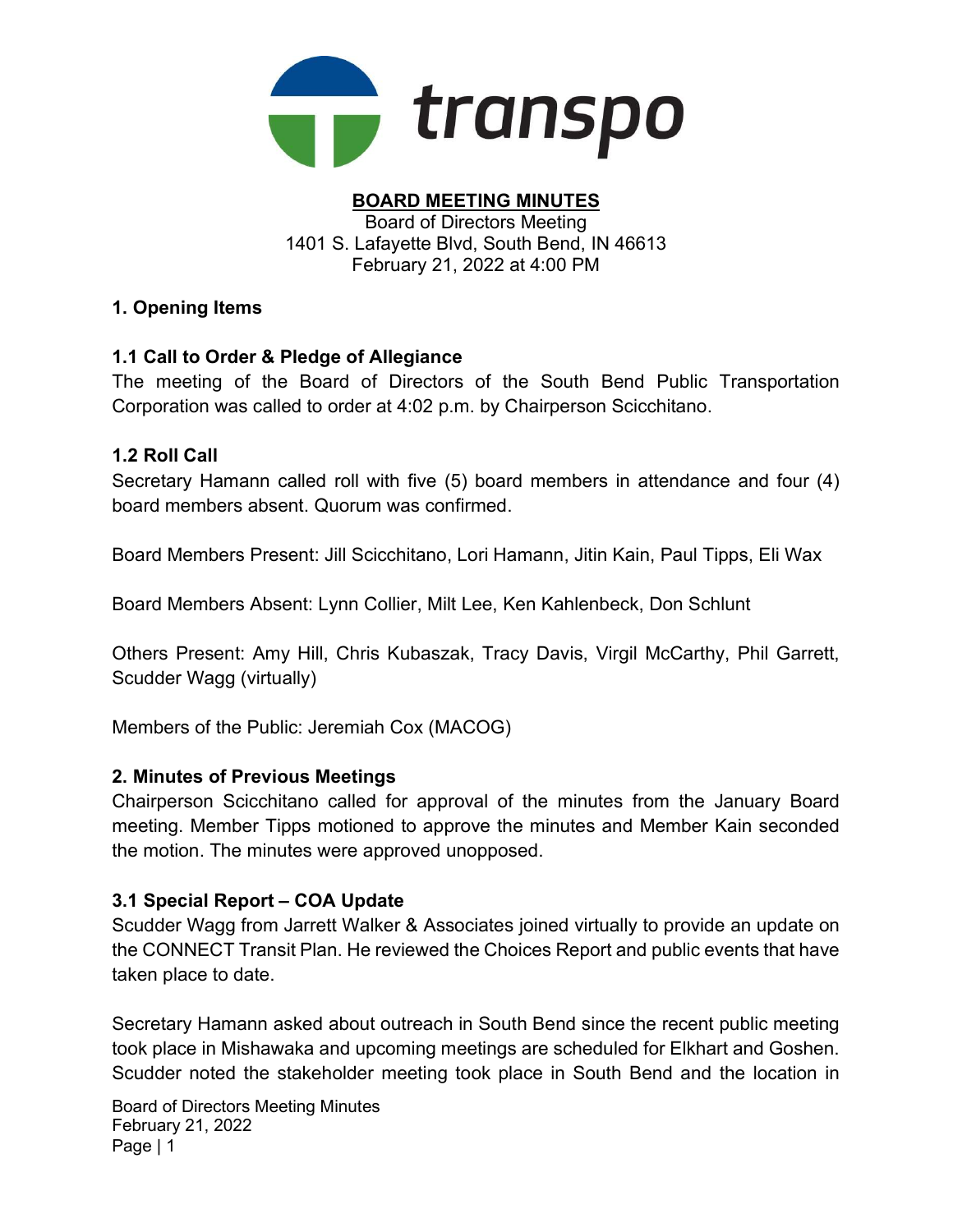Mishawaka was selected due to the central location. Outreach will continue in all areas including live streaming the upcoming Elkhart meeting on March  $5<sup>th</sup>$  and the virtual meeting scheduled for March 7<sup>th</sup>. Additional outreach in South Bend will include events at South Street Station and other transfer areas to connect with current riders.

Member Tipps asked if the survey will have enough responses to be statistically valid and representative of current ridership. Scudder replied that the results will not have that level of validity and it is important to ensure that input from both existing riders and the public are included in the process.

Member Wax asked if there would be any follow-up to the study after changes are implemented. Scudder provided examples of cities that have done follow-up surveys and recommends completing a survey every couple of years.

Scudder concluded by reviewing the next steps including the ongoing public and board engagement.

# 4. Reports of Management & Staff

### 4.1 Operations Report

General Manager Hill reviewed the Operations Report noting that January 2022 ridership was up just under 20% compared to January 2021, but remains down 42% compared to pre-COVID ridership.

Access ridership is up 43% compared to January 2021, but remains down 38% compared to pre-COVID ridership.

The Safety Report showed a total of two (2) preventable accidents, one (1) nonpreventable accident and zero (0) yard accidents.

The Passenger Service Reports were reviewed noting 14 (14) fixed route reports received with five (5) unsubstantiated, four (4) being monitored for future action and five (5) resulting in discipline.

There were no Access or Administration reports received.

The full report was included in the board packet.

# 4.2 Finance Report

Board of Directors Meeting Minutes February 21, 2022 Page | 2 Controller Kubaszak reviewed the Finance Report noting Passenger Revenue is under budget due to quarterly billings that will take place in February. Non-operating revenue is under budget as there have not been enough preventative maintenance expenses to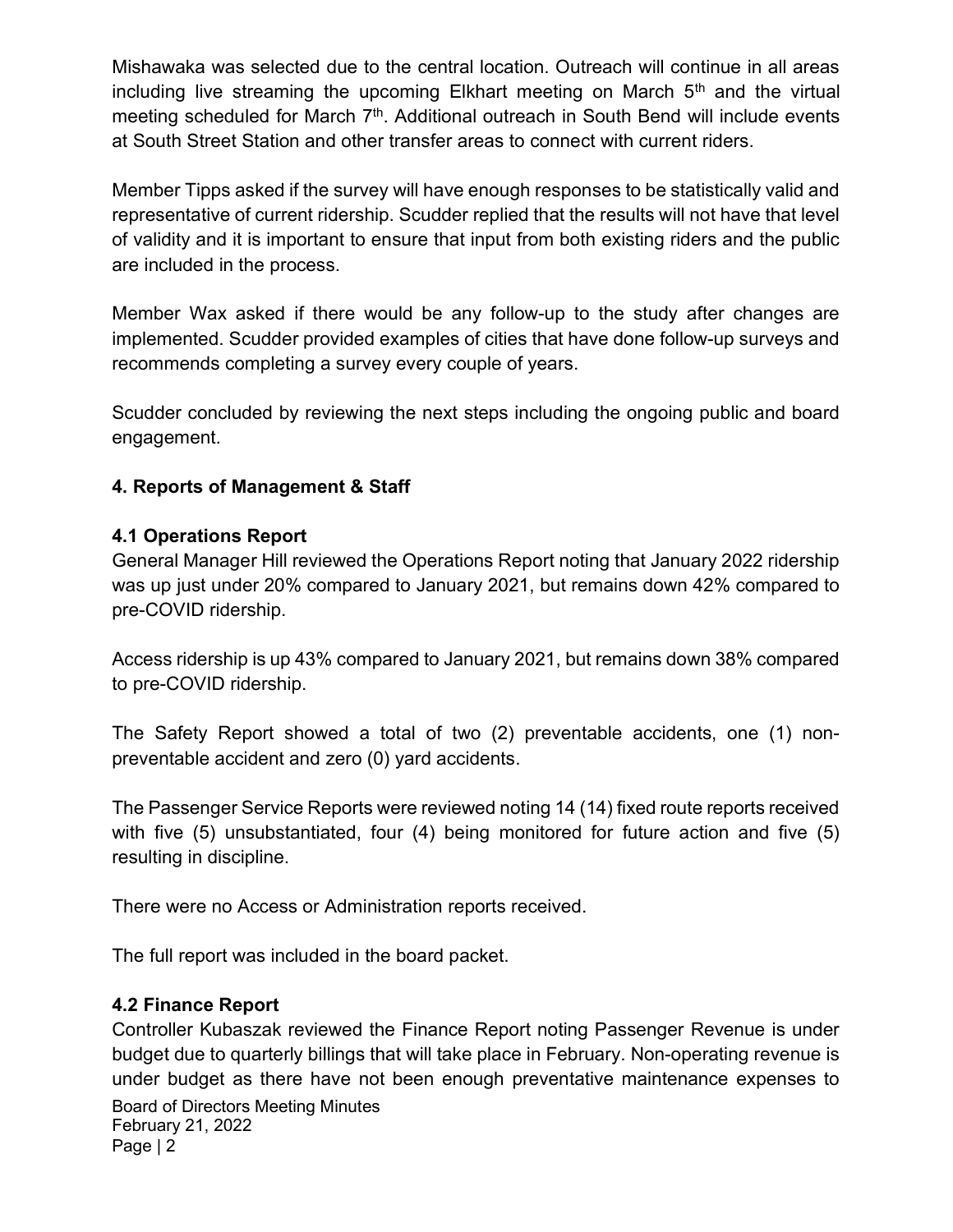draw down the grant funding. He highlighted the reduction in liabilities and positive cash flow.

Overtime continues to be up and will be a challenge until open positions are filled.

Member Tipps asked about the \$4,000 expense under the Promotion line up and Controller Kubaszak noted he would follow-up with additional information. After the review, it was noted this expense was for the holiday gift cards purchased for employees.

Chairperson Scicchitano noted the Finance Committee meet this month and reviewed the financial reports prior to the board meeting.

The full report was included in the board packet.

# 4.3 Human Resource Report

Director Davis reviewed the HR report noting hiring efforts are ongoing. There is a strong candidate for the Director of Ridership position. She also noted three additional Access operators were hired in February and have started training.

She also highlighted that a full review of unemployment claims was completed which resulted in reversed payments which will positively impact Transpo's unemployment rates moving forward.

Chairperson Scicchitano asked about an employment open house and upcoming training. Director Davis explained that recruitment is ongoing and there are several candidates in the pipeline. General Manager Hill also noted there would be another employment open house scheduled once the current training class is further along.

The full report was included in the board packet.

### 3.4 Maintenance Report

Director McCarthy reviewed the Maintenance Report noting there were 37 preventative maintenance inspections completed with 97% on time.

Director McCarthy provided an update on the radio tower equipment and camera system replacement which will be starting in the next couple of weeks.

Member Tipps asked about the supply chain issues and if our vendor contracts would be impacted. Member Kain also asked if there were any anticipated increases in materials or supplies associated with supply chain issues.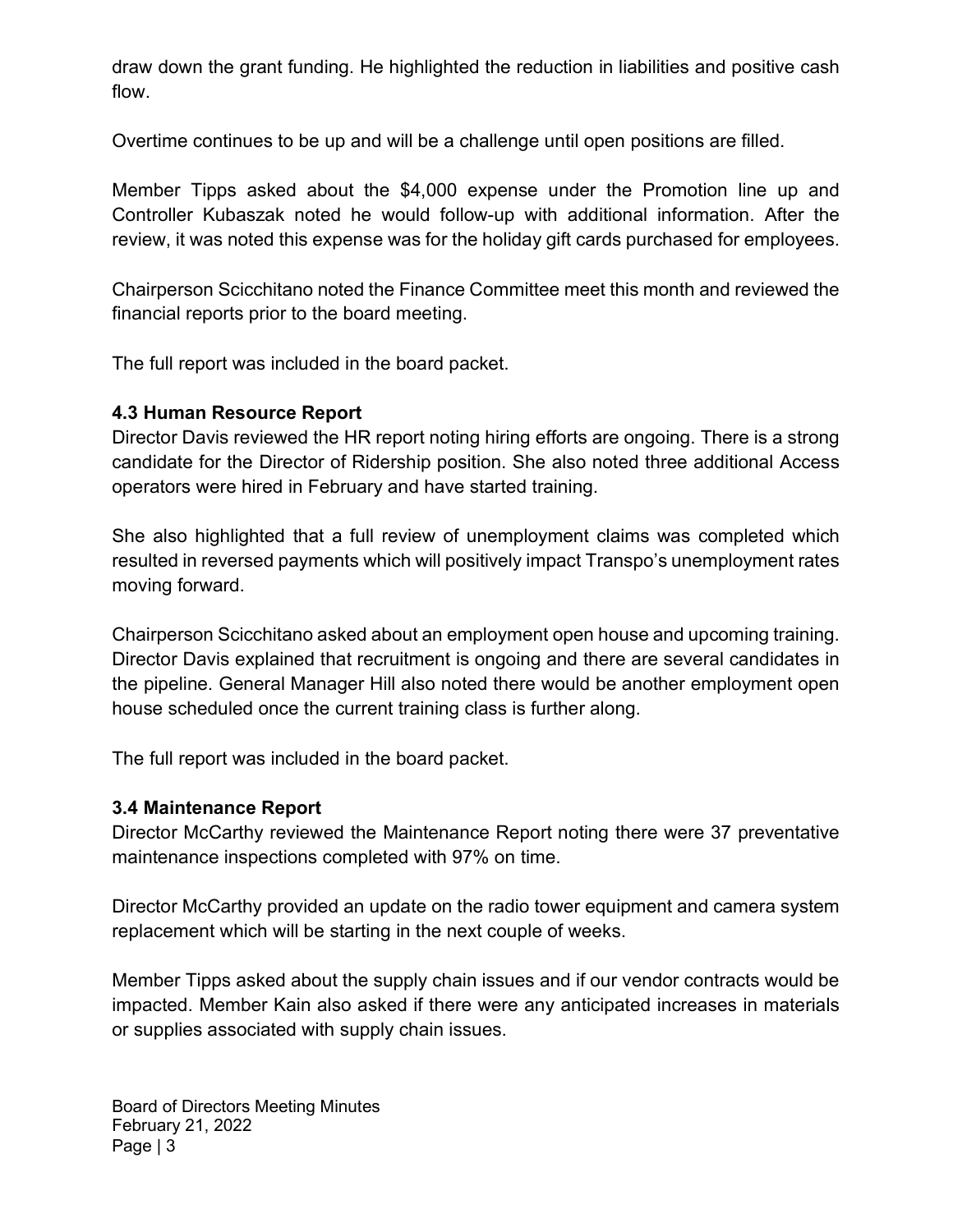Director McCarthy noted, and General Counsel Garrett confirmed, the contracts were for fixed amounts and changes were not anticipated. However, if there were any upcoming issues, a change order would be brought to the board for approval.

The full report was included in the board packet.

#### 4.5 Marketing Report

General Manager Hill reviewed the Marketing Report and noted that board members should have received a text link with their annual Token Transit board member pass.

She also commented on the strong candidate for the Director of Ridership position which would most likely mean moving some job responsibilities to the current Marketing Manager.

The full report was included in the board packet.

#### 4.6 Administrative Report

General Manager Hill reviewed the Administrative Report. She noted that Transpo is still waiting to hear on the latest round of Buses and Bus Facilities grant funding.

She highlighted that Transpo is working with Federal Mediation & Conciliation Services to schedule labor management training which will kickoff a new labor management committee.

Member Tipps asked if an extension was granted for the Triennial information and General Manager Hill responded that Transpo did not receive a response to the request. However, the majority of the information was submitted prior to the deadline and the remaining information should be submitted shortly. The reviewer assigned to the Triennial is aware of the timing issues.

General Manager Hill reviewed a recent safety concern regarding the assault of an operator by a passenger at South Street Station. Fortunately, the operator was not seriously injured. The incident was reviewed and the South Bend Police issues a no trespass order, banning the passenger from Transpo buses and facilities. She stated the safety of Transpo's employees is a priority. The individual has reached out multiple times requesting the ban be lifted. It was confirmed the ban will remain in place.

Member Wax asked about procedures in the event the individual would show up and/or attempt to board a bus. General Manager Hill explained that all operators and security are informed when an individual is banned. If the person would show up and refuse to leave, SBPD would be contacted.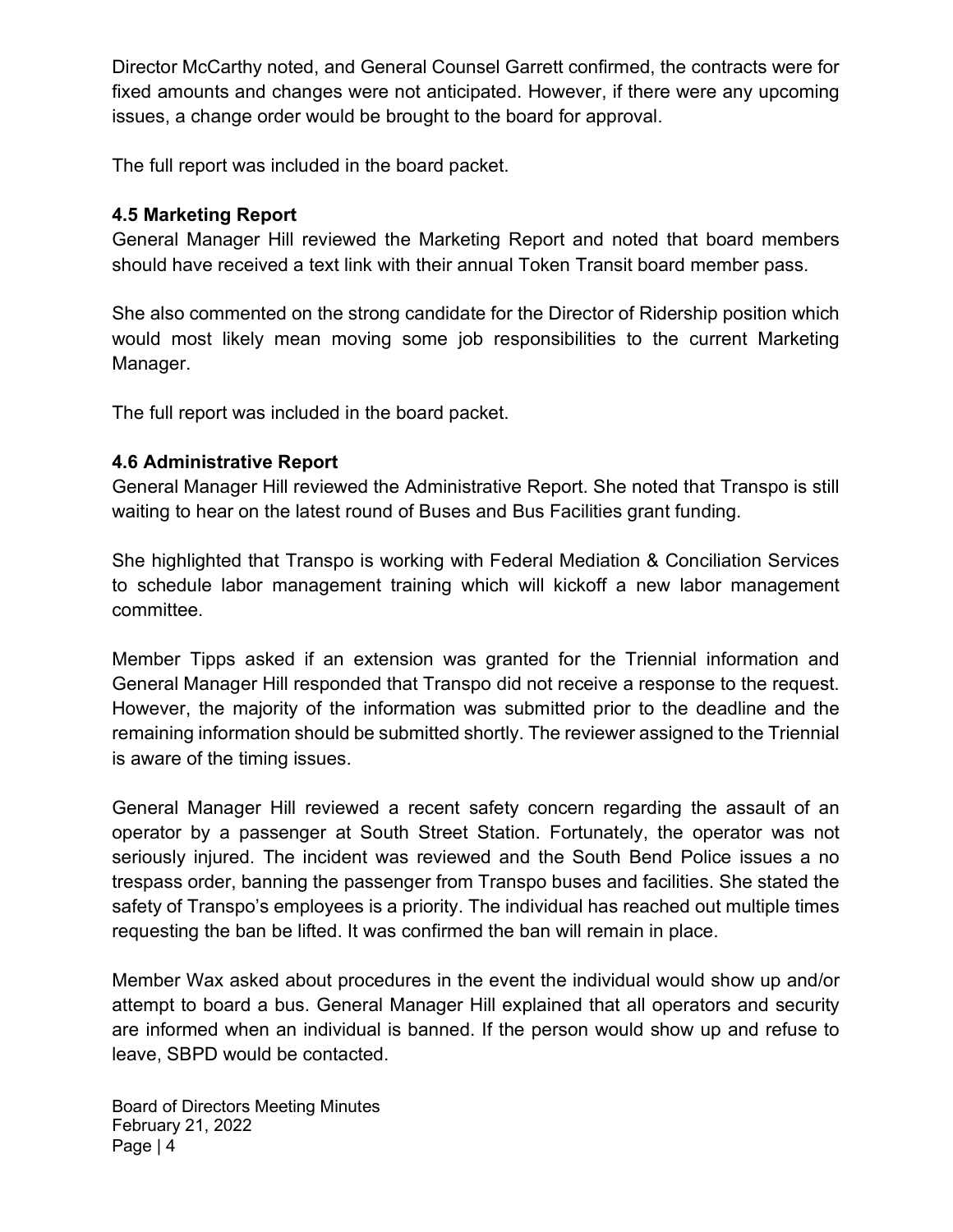The full report was included in the board packet.

### 5.0 Introductions to Resolutions

# 5.1 RESOLUTION NO. 04-2022

A RESOLUTION OF THE BOARD OF DIRECTORS OF THE SOUTH BEND PUBLIC TRANSPORTATION CORPORATION, SOUTH BEND, INDIANA APPROVING THE FINANCIAL TRANSACTIONS INCURRED DURING THE MONTH OF JANUARY WITHIN THE CORPORATION'S CAPITAL IMPROVEMENT FUND.

Staff Report: Investments and payments were made from the Capital Improvement Fund during the month of January 2022. The Corporation's share, which is required by the Federal Government, totaled \$7,011.80.

Member Kain motioned to approve Resolution 04-2022 and Member Tipps seconded the motion. The motion passed unopposed.

### 5.2 RESOLUTION NO. 05-2022

A RESOLUTION OF THE BOARD OF DIRECTORS OF THE SOUTH BEND PUBLIC TRANSPORTATION CORPORATION, SOUTH BEND, INDIANA APPROVING THE FINANCIAL TRANSACTIONS INCURRED DURING THE PAST THIRTY-ONE (31) DAYS OF JANUARY WITHIN THE CORPORATION'S PAYROLL AND TRANSPORTAITON FUND

Staff Report: There were a total of 90 checks issued January 1-31 for a total disbursement of \$644,827.60.

Secretary Hamann motioned to approve Resolution 05-2022 and Member Tipps seconded the motion. The motion passed unopposed.

#### 6. Any Other Motions

6.1 Fraud Risk Policy

Controller Kubaszak reported that Crowe reviews and makes recommendations to the Fraud Risk Policy on an annual basis. The updated policy requires board approval. Member Tipps asked about the changes to the policy which included updates to the wire transfer policy.

Member Kain motion to approve the updated policy and Member Tipps seconded the motion. The motion passed unopposed.

### 7. Chairperson's Report